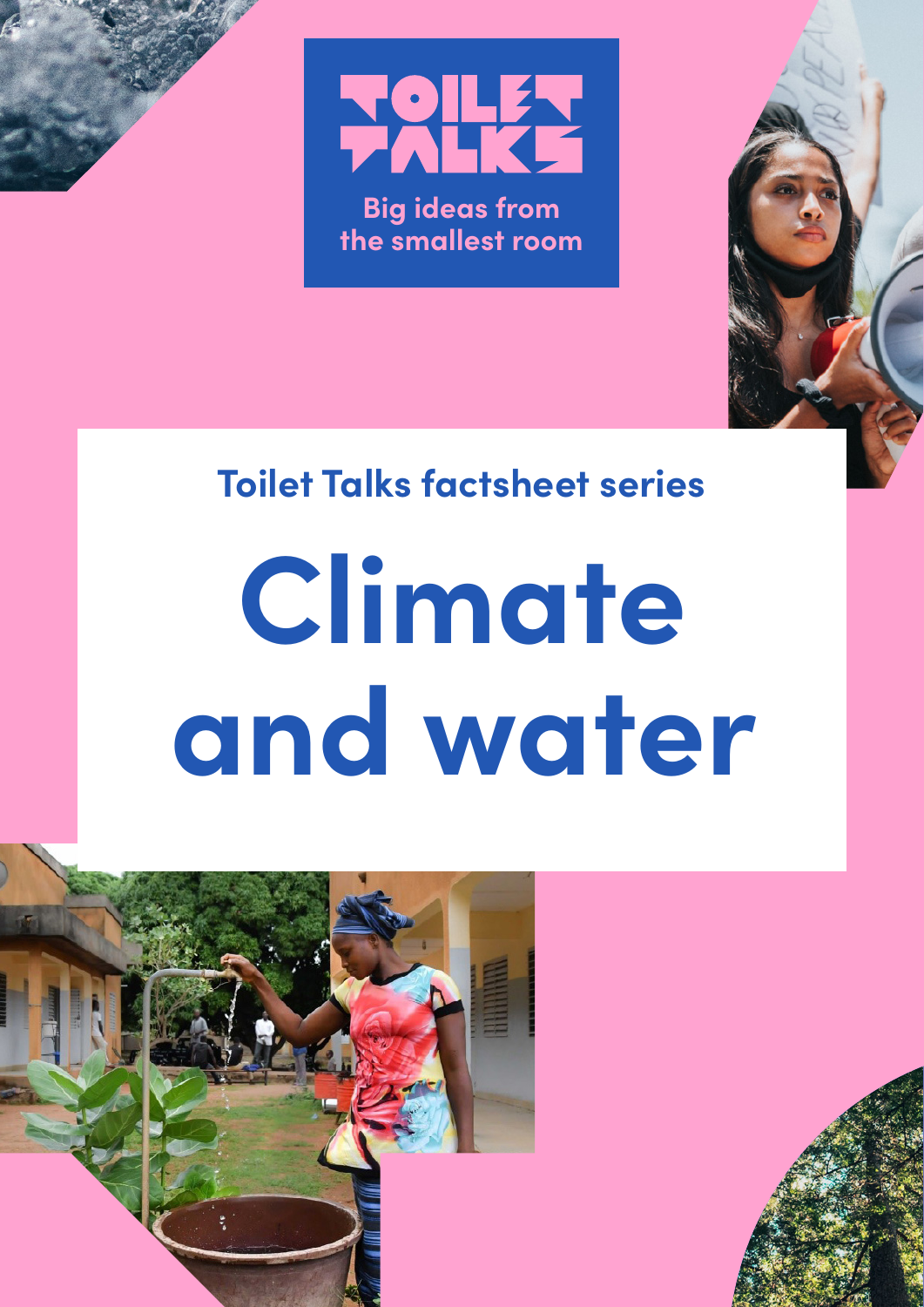## **Climate change and failing water and sanitation systems**

- Water not carbon dioxide is the most abundant greenhouse gas. **1**
- While we have too much water mov-**2** ing too fast in the atmosphere, we don't have enough water coming out of pipes.
- A lack of water and sanitation services makes people vulnerable to the next extreme natural disaster. This deficit literally affects half the people on the planet! **3**
- Around the world, 2.1 billion people **4** lack access to safely managed water. That means 3 in 10 people in the world don't have H2O that is free from fecal matter and chemical contamination.
- 4.4 billion people globally don't have safely managed sanitation. In other words, 6 in 10 people don't have access to toilet facilities that safely remove and dispose of excretion, away from human contact. Yes, that's right – more than half the people in the world don't have a properly functioning toilet. **5**
- 2.3 billion people globally, or 3 out of 10, lack proper handwashing facilities - soap and water - in their home. Not washing your hands can help you catch and transmit everything from influenza and colds to meningitis and COVID-19. **6**

## **Climate change & water: what you should know**

- While man-made emissions are driving global warming, water is an important part of the story. **1**
- The feedback loop in the atmosphere, where warm air holds more water vapor, promotes more warming as a greenhouse gas and makes the heating and carbon dioxide-induced problems worse. **2**
- Climate change is about water. The impacts of climate change are impacting the regularity and inequitable distribution of our water sources. Yet, the Paris Agreement never once mentioned water. **3**
- Strong water and sanitation systems that can hold up to the ravages of climate change are crucial for protecting our water from contamination and reducing the spread of disease. **4**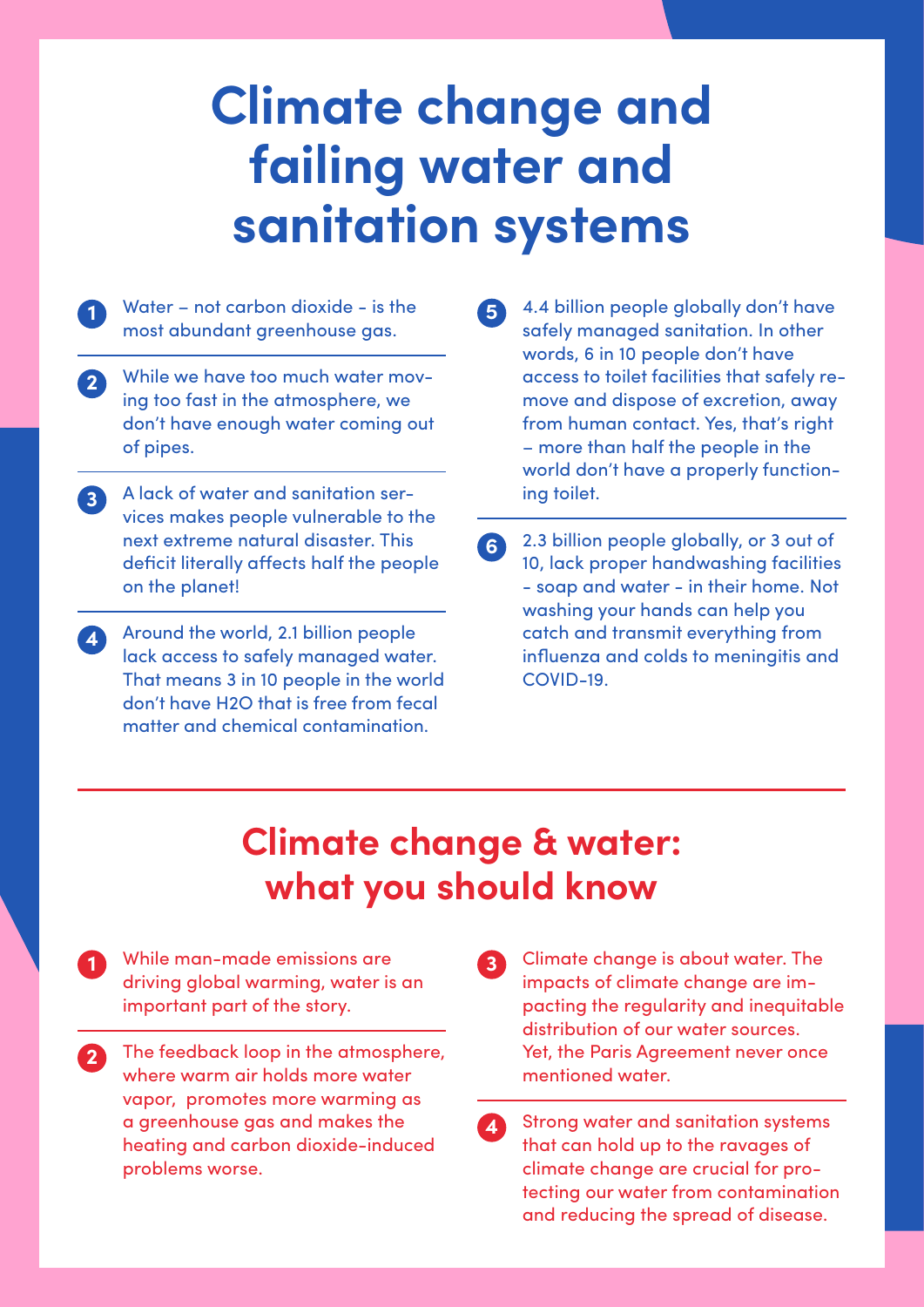## **It's time for action!**

As climate change escalates, we really need to worry more about water. Rapid urban growth, larger agricultural irrigation demands, droughts, pollution and greater burden due to overall population increase means we need to protect and

manage one of the planet's most precious resources, on which every human relies for survival. And we really need to worry about the poorest and the most vulnerable as it is they who pay the highest price.

## **A climate crisis is a water crisis**

**World leaders are talking about climate change, which is a start. But while we work on reducing carbon emissions, we can't forget about water. A warmer atmosphere holds more water vapor which leads to further warming, intensifying the problem and bringing even wilder weather and more unlivable conditions.**

#### **Too much, too little, too dirty**

There are three major problems we will face due to climate change with water: we'll have it too much, too little or it will be dirty. Some countries will suffer floods due to higher tides and storm surges. Other nations will endure lack of water due to droughts, increased agricultural demands and a growing population. Some countries will have more polluted water because of flooding, poor drainage, artificial fertilizers or soil erosion.

### **Water gets on the global stage**

For the very first time in 2021, water had an official platform in the international climate discussions at COP26, highlighting the fact that effective action against climate change is also rooted in water-related solutions. But as the numbers show, we still have a long way to go.

#### **Inadequate standards**

The current state of water and sanitation standards in many developing countries is poor and the systems are very weak. As climate change grows more severe, rising tides, flooding and high winds will lead to serious problems like collapsed latrines and sewage overflows. There needs to be stronger infrastructure in place that is durable and well-built and is protected from natural disasters such as flooding and extreme winds. All cities, towns and villages should have WASH systems that are adaptable to unexpected weather patterns, so that water sources are protected to prevent contamination.

**Sustainability today for a better tomorrow** Changes in quantity and quality of water around the world aren't our only problems. We really need to ensure that we manage